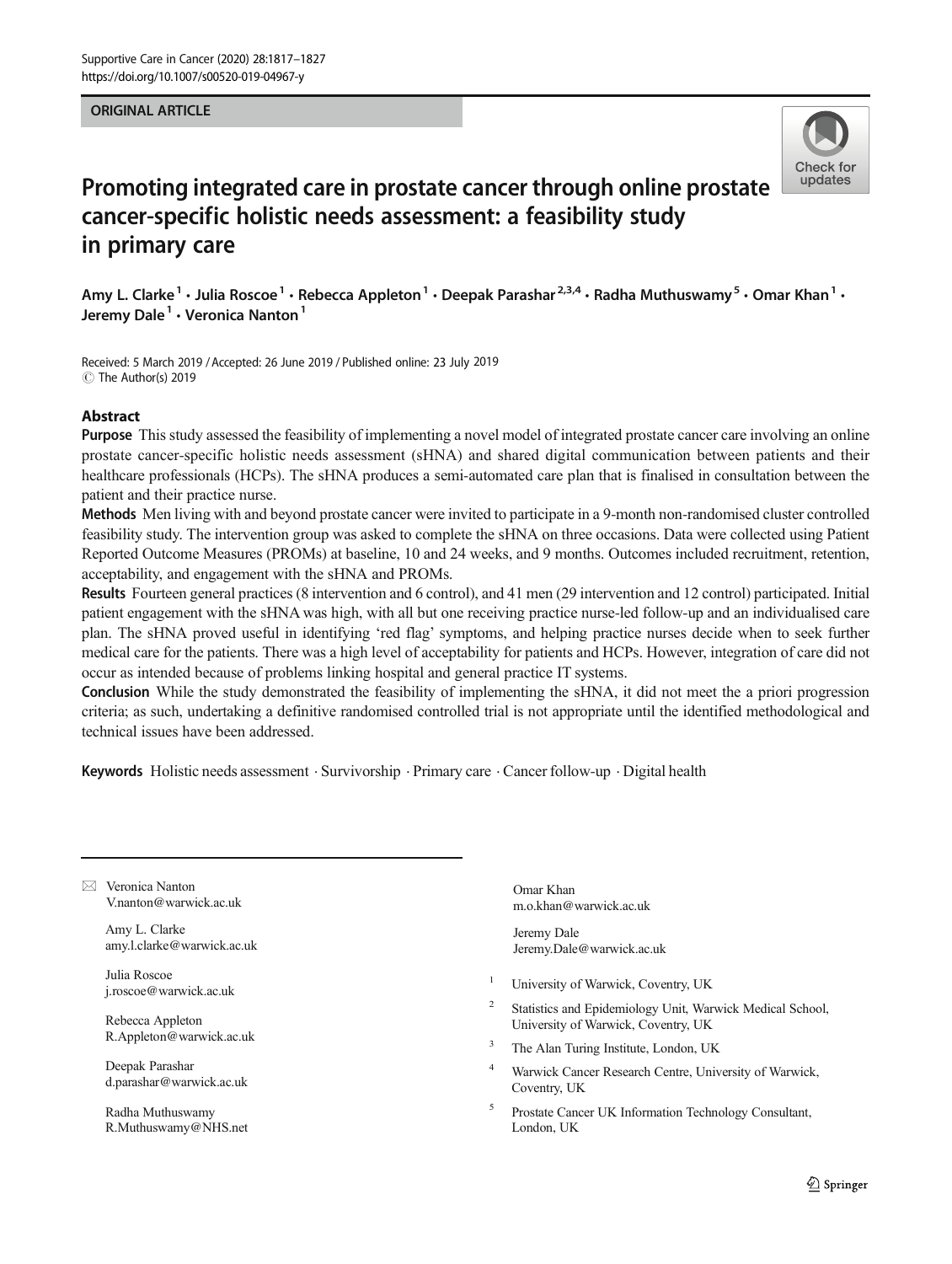## Introduction

Prostate cancer is the most common cancer in men living in the UK, with over 47,000 cases diagnosed annually [\[1](#page-9-0)]. Tenyear survival rates are high (84%), but cancer survivorship is placing an increasing demand on already stretched specialist services [\[1\]](#page-9-0). Consequently, many men living with or beyond prostate cancer report on-going needs, with concerns around urinary, bowel and sexual dysfunction, as well as general information [[2\]](#page-9-0). Patient-perceived unmet needs have been shown to be associated with decreased quality of life in cancer survivors [\[3\]](#page-9-0). Changes to the organisation of services are required to ensure needs are more effectively addressed.

Primary care has traditionally had limited involvement in comprehensive cancer care [\[4](#page-9-0)]. However, patients who are stable or whose cancer has been successfully treated are increasingly being offered primary care follow-up in line with recommendations from the National Institute of Care Excellence [[5\]](#page-9-0). Guidance on follow-up for these patients, however, has been very limited.

Integrated models of care have been proposed as a way of optimising the treatment of cancer and follow-up care [\[6](#page-10-0)]. However, primary and secondary care services are often fragmented; with poor communication, lack of coordination, and role definition indicated as persistent problems [\[7](#page-10-0)]. Furthermore, patients living with and beyond cancer often report a desire to be actively involved in their care, but many feel excluded from care planning and shared decision making [\[8](#page-10-0)].

Holistic needs assessments (HNA) are recommended in the treatment and follow-up care for cancer and aim to provide a mechanism to help patients more easily identify and disclose their needs to healthcare professionals (HCPs), and aid the development of person-centred care plans. The sharing of care plans has been identified as a facilitator to improve communication and care coordination [\[8\]](#page-10-0). However, HNA are not routinely carried out during follow-up for men with prostate cancer.

Digital health technology has the potential to better enable an integrated model of care via improvements in communication and information transfer [\[9](#page-10-0)]. When applied to the context of HNA, digital health technology could facilitate the sharing of identified needs and care plans, between services and with the patient.

We developed an online prostate cancer-specific holistic needs assessment (sHNA) [[10](#page-10-0)] with the aim of promoting an integrated approach to care through enhanced communication between the patient and health care providers in specialist and generalist settings. The sHNA includes 11 domains that encompass prostate cancer symptoms and a range of broader issues. The system is adaptive, enabling patients to choose domains for self-assessment that are deemed personally relevant, and it also encompasses external links to curated sources of information in response to specified concerns. In this way, it is intended to support men in identifying and communicating their on-going needs to their HCPs and to facilitate self-management. It also allows the online sharing of care plans between HCPs and the patient, thus promoting an integrated approach to care through enhanced communication.

The aim of the current study was to test the feasibility of undertaking a primary care-based randomized cluster controlled trial in terms of recruitment, retention, engagement, and acceptability of the intervention. This paper addresses implementation (extent to which the intervention was delivered as intended), practicality (extent to which the intervention was carried out with intended participants), and acceptability (extent to which the intervention is deemed attractive to those delivering it or programme recipients) [\[11](#page-10-0)].

## Methods

#### Study design

This study is a non-randomised clustered controlled trial involving two groups (intervention and control); the full protocol has been published previously [[10\]](#page-10-0). Prior to study commencement and due to delays in site opening, a substantial amendment was approved to reduce the study duration from 12 to 9 months.

#### **Participants**

General practices (primary health care providers) were recruited in one area of the West Midlands, United Kingdom. Practice eligibility was determined by a referral pathway to a single specialist centre. Intervention sites were required to support a practice nurse to partake in a training programme run by Macmillan Cancer Support. This programme formed part of a national roll out. The 5-day course included an introduction to the biology and epidemiology of cancer, cancer staging and grading, treatment types and treatment consequences, impact on work, finances and relationships, communication skills, and support for the cancer patient. Nurses who had previously undertaken the training were also eligible to run the study. The study team provided an additional 2-day prostate cancer specific programme held at the specialist centre for all the participating nurses.

Men were eligible to take part if they had ever received a diagnosis of prostate cancer or treatment from the participating specialist service, were able to read, understand and communicate in English, and were able to provide informed written consent. Men were excluded if they did not meet the criteria, suffered from severe mental health problems, were unable or unwilling to complete outcome assessments, and were living in a care setting.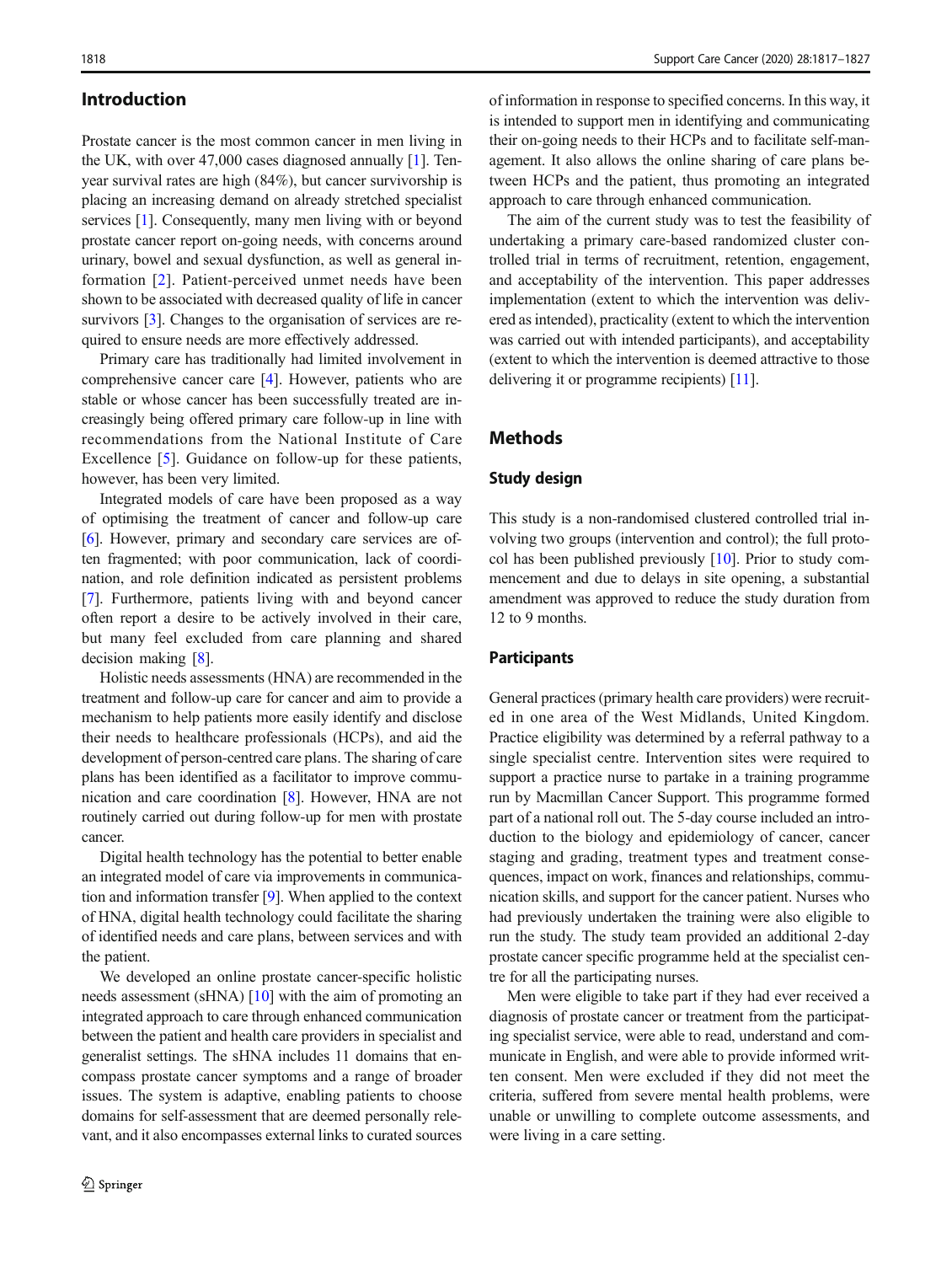Men with prostate cancer were identified from practice lists by practice administrators and screened for eligibility by their general practitioner (GP). Eligible patients were sent postal invitations along with relevant patient information materials to consider, and were asked to return the expression of interest reply slip. Eligible patients were also invited to take part on an opportunistic basis during routine appointments. Written consent from all participants was taken by a member of the study team.

## Ethics

This study was approved by the East Midlands - Nottingham 2 Research Ethics Committee (REC reference: 15/EM/0534).

#### Procedures

#### Control

Participants at control practices received usual care which was either provided by the specialist centre or by the general practice team depending on the individuals care pathway.

#### Intervention

Participants at intervention practices were offered the online sHNA and practice nurse follow-up, described in detail else-where [\[10\]](#page-10-0). They were invited to complete the sHNA at threetime points (baseline, 3 months, and 6 months). Following each completion, men were invited to make an appointment with their nurse to discuss any concerns raised during the assessment and to complete their personalised care plan. Appointments were undertaken by telephone or face-to-face at the patient's practice. An indication of any serious or lifethreatening physical or psychological concerns produced a 'red flag' pop up advising the patient to contact their GP team urgently.

#### Outcome measures

#### Feasibility and acceptability

A priori criteria for study feasibility and acceptability were as follows:

- Recruitment: consent rate of  $\geq$  25% of eligible men patients approached about the study
- Engagement and follow-up data feasibility and acceptability:  $\geq 70\%$  completion of the sHNA and outcome measure by the intervention group at each time point.
- Intervention acceptability and usability were assessed using an adapted version of a Technology Acceptance Model (TAM) questionnaire and qualitative interviews.

#### Patient-reported outcome measures

PROMs were completed either online or on paper and returned via the post and included Health-related Quality of Life [The EuroQol five dimensions questionnaire (EQ5D)] [[12](#page-10-0)], Cancer Specific Quality of Life [European] Organisation for Research and Treatment of Cancer Quality of Life Questionnaire (EORTC-QLQ)] [\[13\]](#page-10-0), Prostate Cancer Symptoms [Expanded Prostate Cancer Index Composite], Cancer Survivor Unmet Needs [Cancer Survivors Unmet Needs instrument] [\[14](#page-10-0)], mental well-being [The Warwick and Edinburgh Mental Well-being Scale] [[15\]](#page-10-0), and Patient Activation [Patient Activation Measure] [\[16](#page-10-0)]. Intervention participants were also invited to complete an adapted version of the Technology Assessment Model (TAM) at T4. All patient participants were asked to complete PROMs at baseline (T1) and 9 months (T4). Interim assessments using a sub-set of PROMs (Cancer Survivor Unmet Needs and Patient Activation Measure) were conducted with the intervention group at 10 weeks (T2) and 24 weeks (T3).

#### Sample size

As this was a feasibility study, no formal sample size calculation was undertaken. However, the sample size was determined on the basis of practice list sizes (range < 2000 to > 10,000) in the participating area with direct referral pathways to the specialist site. It was estimated from population data that a mean list size of 5000 patients would generate 30–40 men with a diagnosis of prostate cancer. Thus, from our anticipated ten intervention and four control practices, we predicted that approximately 283 would fulfil eligibility, and that 85 men ( $\sim$ 30%) would consent. With an anticipated attrition rate of 20%, we estimated study completion by approximately 68 patients, 49 intervention, and 19 control participants when allocated to the available sites. An original sample size of 200 patients (150 intervention and 50 control participants) was superseded for the calculation above after list sizes were found to be substantially smaller than the anticipated  $\sim$  75 eligible patients per practice.

#### Statistical analysis

Descriptive statistics were used to summarise baseline characteristic data. Continuous variables were summarised as median [interquartile range (IQR)] and percentages were used for categorical variables. Median change from baseline to post intervention (at least 9 months) are reported for PROMs. Missing data were handled using the SPSS default listwise for each instrument. Significance testing was not carried out owing to the fact that the study was not powered to detect changes on any of the measures, low numbers, and high levels of missing data.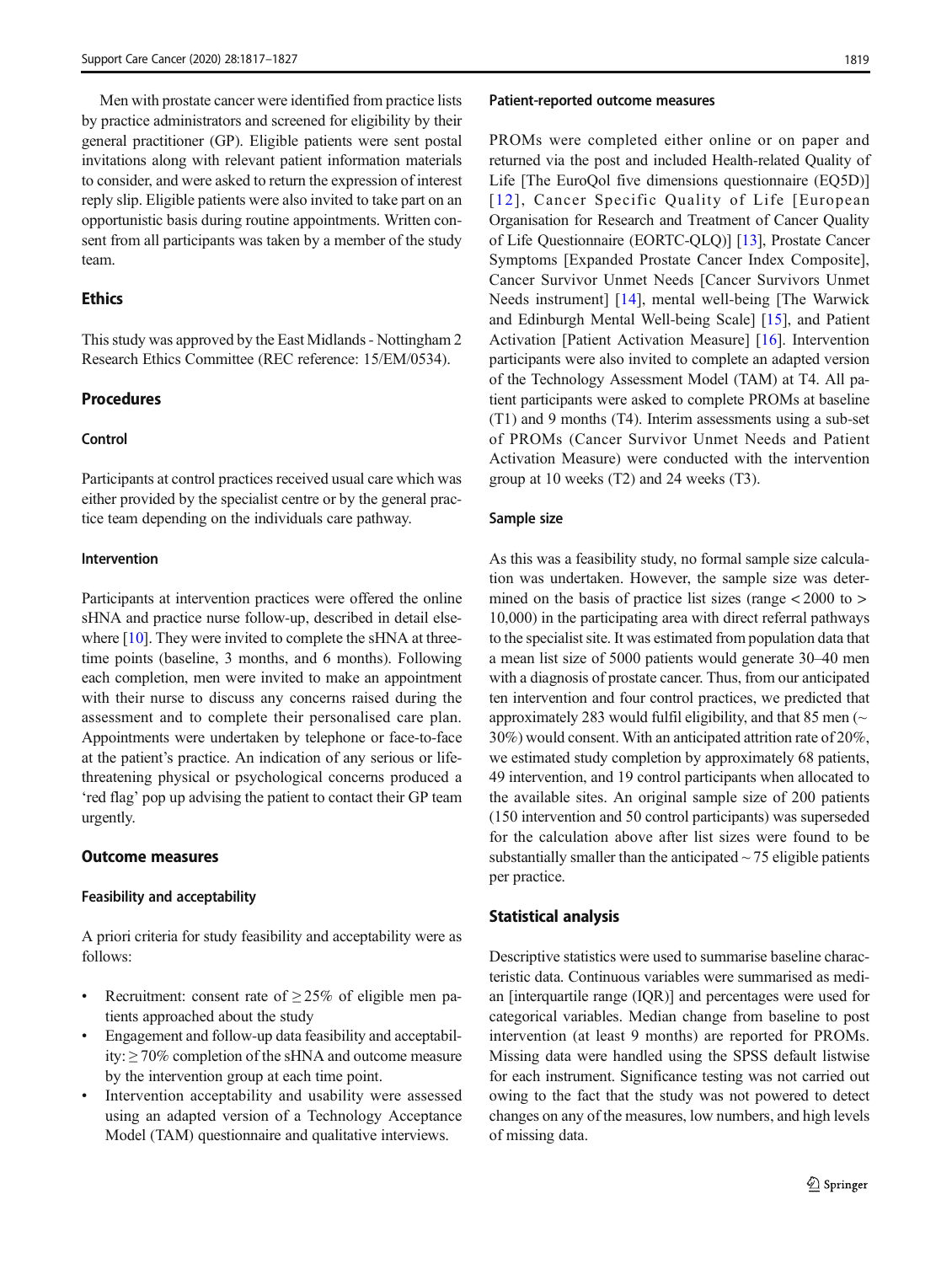<span id="page-3-0"></span>The adapted TAM was summarised using frequencies, and web analytics were used to determine the percentage of patients engaging with each of the domains of the sHNA.

## Results

### Recruitment and retention

The flow of participants is highlighted in Fig. 1.

Recruitment of the 14 participating general practices (8 intervention and 6 control) took place between February and September 2017. Five nurses were recruited to the study and undertook additional prostate cancer training. One nurse withdrew prior to implementation. Of the remaining four, two were regular practice nurses, and two were practice nurses with a dual research role, asked to deliver the intervention at their own practice and others. Overall, 240 men were invited to participate, with 41 (17%) subsequently recruited; 29 (21%) were at intervention practices and 12 (13%) at controls. Recruitment rates varied between practices from 10/12 eligible patients at one intervention group practice to 1/27 in one control practice. Of those allocated to the intervention group, 17 (59%) did not complete the study (Fig. 1); however, four of these participants did agree to complete follow-up assessments. Of those allocated to the control group, 1 (8%) did not complete.

Patient baseline characteristics, stratified by intervention group, are shown in Table [1](#page-4-0). Groups were generally wellmatched; however, the intervention group had a longer duration since diagnosis (65 vs 59 months) and a greater proportion of participants over the age of 71 (76% vs 59%).

Retention rates were higher in the control group, with participants in this group being less representative of men over the age of 71 years, and more representative of those closer to point of diagnosis when compared to the intervention group. Whilst this might look to indicate a relationship between age and time since diagnosis on retention, we deemed a between group analysis inappropriate based on the small number of study participants. However, for interest purposes only, we conducted further descriptive analyses to investigate age and time since diagnosis on the retention rates observed in the intervention group among those who had the opportunity to complete the study (i.e. excluding the participants from the late starting site). Among study completers, we observed no difference in terms of age between older (71–85+ years) and younger (45–70 years) participants with retention being 50% for both groups. Median time since diagnosis was longer among study completers (120 vs 60 months).

#### Intervention implementation

Evidence of engagement and the implementation profile of the intervention group is shown in Table [2](#page-5-0). Implementation of the



Fig. 1 Consort diagram to show participant flow through study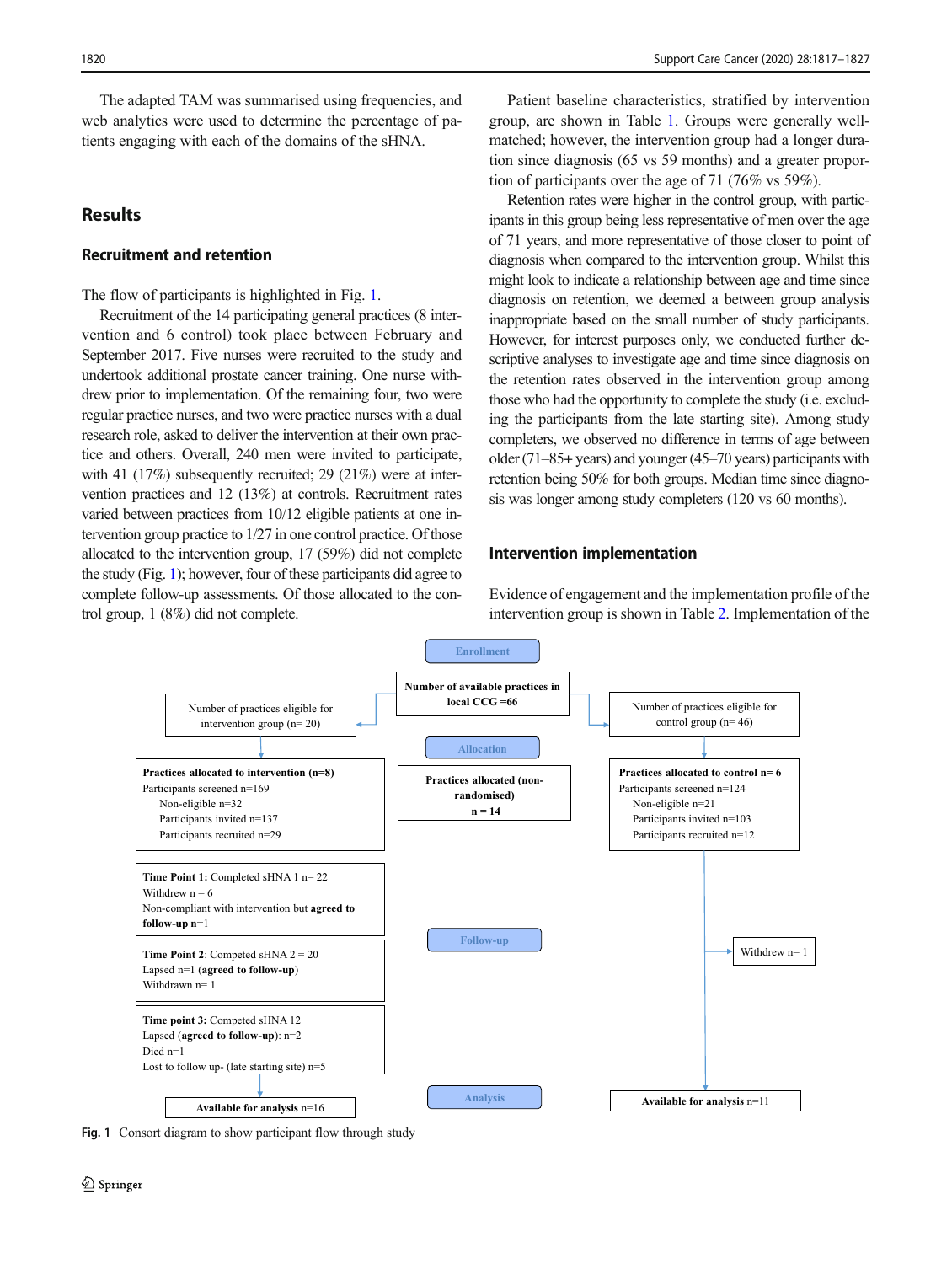<span id="page-4-0"></span>Table 1 Patient baseline demographics stratified by group -

|                                       | Intervention ( $n = 29$ ) | Control $n = 12$ | Total $(N=41)$   |  |
|---------------------------------------|---------------------------|------------------|------------------|--|
| Time since primary diagnosis (months) | $65(48-129)$              | 59 (50.25–120.5) | $63(49 - 127.5)$ |  |
| Age $(n, \%)$ years                   |                           |                  |                  |  |
| $45 - 50$                             | 0(0)                      | 0(0)             | 0(0)             |  |
| $51 - 55$                             | 1(3)                      | 1(8)             | 2(5)             |  |
| $56 - 60$                             | 0(0)                      | 0(0)             | 0(0)             |  |
| $61 - 65$                             | 4(14)                     | 1(8)             | 5(12)            |  |
| $66 - 70$                             | 2(7)                      | 3(25)            | 5(12)            |  |
| $71 - 75$                             | 8(28)                     | 1(8)             | 9(22)            |  |
| $76 - 80$                             | 7(24)                     | 2(17)            | 9(22)            |  |
| $81 - 58$                             | 7(24)                     | 2(17)            | 9(22)            |  |
| $85+$                                 | 0(0)                      | 2(17)            | 2(5)             |  |
| Primary treatment $(n, \%)$           |                           |                  |                  |  |
| Radical prostatectomy                 | 10(34)                    | 4(33)            | 14 (34)          |  |
| Radiotherapy                          | 8(28)                     | 0(0)             | 8(20)            |  |
| Active surveillance                   | 5(17)                     | 2(17)            | 7(17)            |  |
| Hormones                              | 4(14)                     | 1(8)             | 5(12)            |  |
| Transurethral section of the prostate | 1(3)                      | 1(8)             | 2(5)             |  |
| Cystoprostatectomy                    | 1(3)                      | 0(0)             | 1(2)             |  |
| High intensity focal ultrasound       | 0(0)                      | 1(8)             | 1(2)             |  |
| Unknown                               | 0(0)                      | 3(25)            | 3(7)             |  |
| Ethnicity $(n, \%)$                   |                           |                  |                  |  |
| White British                         | 22 (76)                   | 6(50)            | 28 (68)          |  |
| White Irish                           | 2(7)                      | 0(0)             | 2(5)             |  |
| Asian or Asian British Pakistani      | 1(3)                      | 0(0)             | 1(2)             |  |
| <b>Black or Black British African</b> | 0(0)                      | 1(8)             | 1(2)             |  |
| Black or Black British Caribbean      | 2(7)                      | 0(0)             | 2(5)             |  |
| Missing                               | 2(7)                      | 5(42)            | 7(17)            |  |
| Comorbidities $(n, \%)$               |                           |                  |                  |  |
| Diabetes                              | 7(24)                     | 3(25)            | 10(24)           |  |
| <b>CHD</b>                            | 3(10)                     | 1(8)             | 4(10)            |  |
| Arthritis                             | 6(21)                     | 4(33)            | 10(24)           |  |
| <b>COPD</b>                           | 4(14)                     | 2(17)            | 6(15)            |  |
| <b>CKD</b>                            | 4(14)                     | 3(25)            | 7(17)            |  |
| Hypertension                          | 8 (28)                    | 4(33)            | 12(29)           |  |
| Other cancer                          | 5(17)                     | 1(8)             | 6(15)            |  |
| Other                                 | 17 (59)                   | 2(17)            | 19 (46)          |  |
| At least one comorbidity              | 23 (79)                   | 10(83)           | 33(81)           |  |
| Total number of comorbidities         | $2.5(1-4.00)$             | $1(1-2.75)$      | $2(1-4)$         |  |
| Missing                               | 1(3)                      | 0(0)             | 1(2.4)           |  |
| Living arrangements $(n, \%)$         |                           |                  |                  |  |
| With partner                          | 20(69)                    | 9(75)            | 29 (70)          |  |
| With relatives                        | 1(3)                      | 0(0)             | 1(2)             |  |
| Alone                                 | 7(24)                     | 3(25)            | 10(24)           |  |
| Missing                               | 1(3)                      | 0(0)             | 1(2)             |  |
| Caring responsibility $(n, \%)$       | 2(7)                      | 0(0)             | 2(5)             |  |
| Missing                               | 1(3)                      | 0(0)             | 1(2)             |  |

intervention was relatively consistent with our implementation plan as described in the protocol [[10\]](#page-10-0). Engagement was assessed by sHNA completion rates, of which all but one were followed-up with a nurse-led consultation and personalised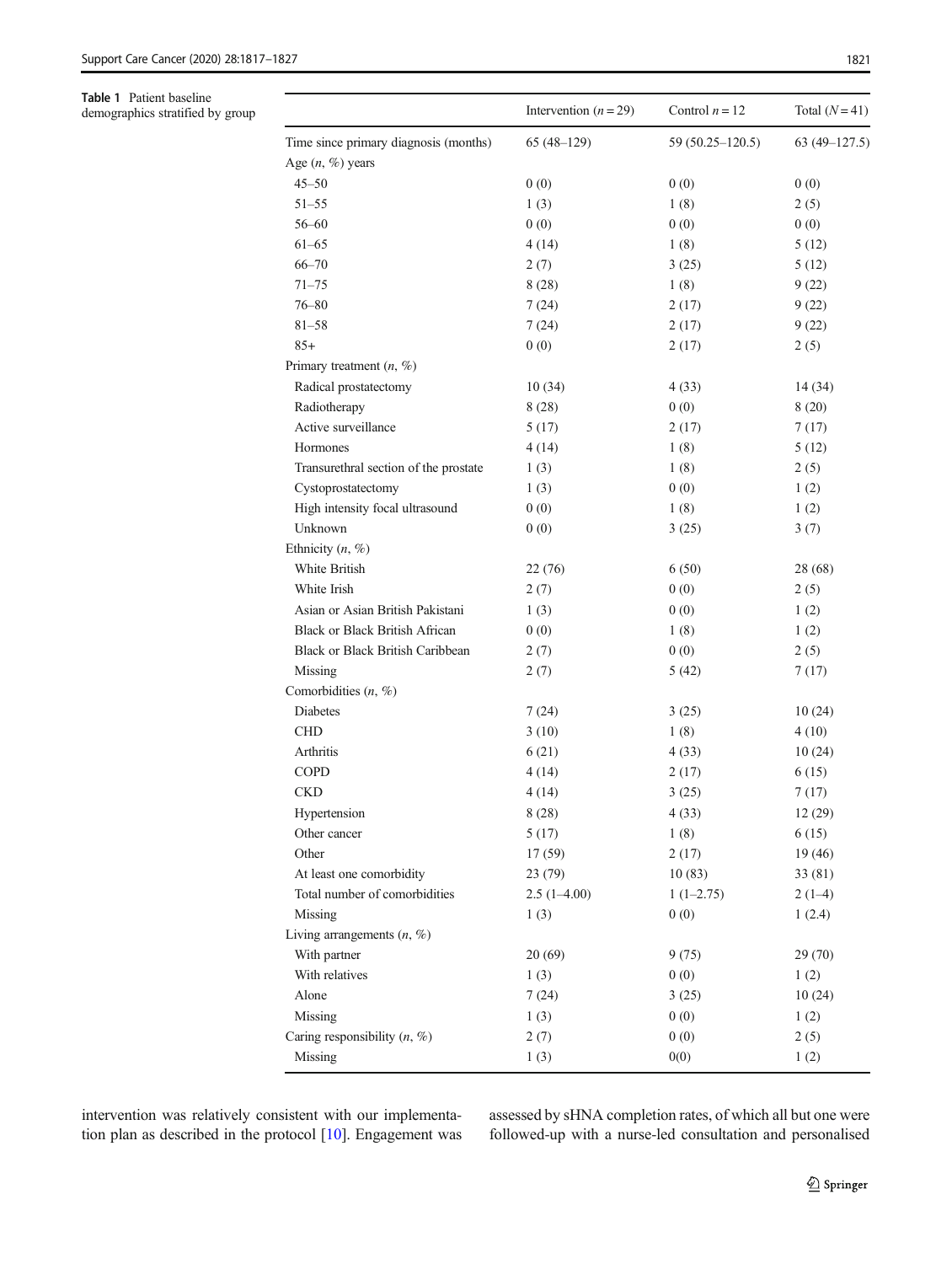<span id="page-5-0"></span>Table 2 Implementation profile for  $n = 29$  participants allocated to the intervention group

|                                                   | sHNA1          | sHNA2          | sHNA3        |
|---------------------------------------------------|----------------|----------------|--------------|
| Participants completed HNA, $n$ (%)               | 22(76)         | 20(69)         | 12(41)       |
| Participants receiving a nurse consultation $(n)$ | 21             | 20             | 12           |
| Reasons for missed consultation                   |                |                |              |
| Poor health/ in hospital $(n)$                    | 1              |                |              |
| Consultation type                                 |                |                |              |
| Telephone $(n)$                                   | 19             | 16             | 12           |
| Surgery (n)                                       | $\overline{2}$ | $\overline{4}$ | $\mathbf{0}$ |
| Length of consultation minutes                    |                |                |              |
| median (range)                                    | $15(10-25)$    | $15(13-25)$    | $15(10-20)$  |
| Domains of sHNA accessed $n$ (%)                  |                |                |              |
| Physical                                          | 8(28)          | 5(17)          | 4(14)        |
| Emotional                                         | 17(59)         | 16(55)         | 14(48)       |
| Illness treatment                                 | 10(34)         | 9(31)          | 8(28)        |
| Information, Communication                        | 9(31)          | 9(31)          | 1(3)         |
| Independence                                      | 8(28)          | 9(31)          | 1(3)         |
| Finance                                           | 6(21)          | 8(28)          | 0(0)         |
| Occupational                                      | 7(24)          | 8(28)          | 4(14)        |
| Rehabilitation                                    | 6(21)          | 5(17)          | 2(7)         |
| Access and services                               | 13(45)         | 9(31)          | 1(3)         |
| Religious                                         | 7(24)          | 6(21)          | 4(14)        |
| Legal                                             | 5(17)          | 5(17)          | 3(10)        |
| Number of 'red flags' recorded                    |                |                |              |
| Physical                                          | 12             | 10             | 7            |
| Emotional                                         | $\overline{0}$ | $\mathbf{1}$   | $\theta$     |
| Referrals $n$ (%)                                 |                |                |              |
| None                                              | 19(90)         | 14(70)         | 11 (92)      |
| GP                                                | 1(5)           | 2(10)          | 1(8)         |
| Continence team                                   | 1(5)           | 0(0)           | 0(0)         |
| Clinical nurse specialist                         | 0(0)           | 2(10)          | 0(0)         |
| Missing                                           | 0(0)           | 2(10)          | 0(0)         |
|                                                   |                |                |              |

Reasons for missed sHNA are detailed in Fig. [1](#page-3-0)

care plan; reasons for this were due the patient's admission to hospital. The most common areas of concern indicated by web analytics reviewing domain access included 'emotional and psychological concerns', 'illness and treatment', and 'access and services'. Consultations were predominately telephonebased and lasted for a median of 15 min. As intended, the sHNA highlighted symptoms of serious concern 'red flags' to both the patient and their HCPs, and based on sHNA outputs and nurse consultation, practice nurses made seven referrals for men to receive more specialist care. Data on referrals were not available for the control group.

## Patient-reported outcome measures

Follow-up data were available for 16 intervention and 11 control participants. Table [3](#page-6-0) displays completion rates at each time point. Descriptive data stratified by group are presented for PROMs completed at T1 and T4 (Table [4](#page-7-0)). Data for the intervention group did not appear to denote a clear positive change in the direction of improvement for any measures.

#### Acceptability

The adapted TAM was returned by 11/29 participants. Results indicate the sHNA to be acceptable, with areas of refinement related to log on and password issues (Table [5\)](#page-8-0). Only 2/5 practice nurses completed the measure, both indicating that they would be 'somewhat willing' to use the sHNA routinely.

# **Discussion**

The primary aim of our feasibility study was to assess the recruitment, retention, acceptability, and engagement of patients and nurses with the sHNA.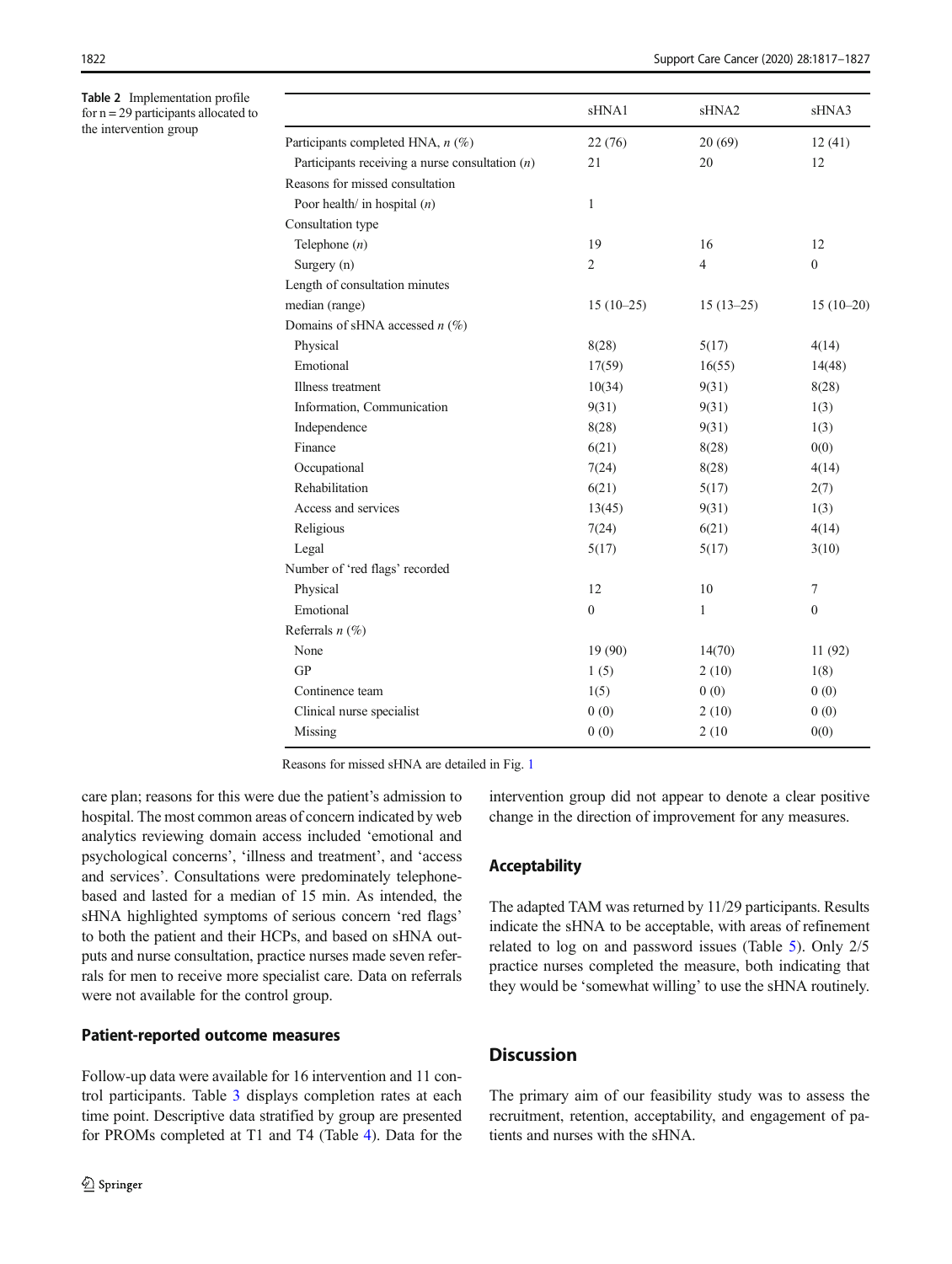#### <span id="page-6-0"></span>Table 3 PROMs completion rates at each time-point

|                                               |         | Intervention group |                |                |        | Control group  |                          |        |  |
|-----------------------------------------------|---------|--------------------|----------------|----------------|--------|----------------|--------------------------|--------|--|
| Patient reported<br>outcome measures, $n$ (%) | T1      | T <sub>2</sub>     | T <sub>3</sub> | T <sub>4</sub> | T1     | T <sub>2</sub> | T <sub>3</sub>           | T4     |  |
| <b>EPIC</b>                                   | 19 (66) |                    |                | 9(31)          | 9(75)  |                | -                        | 5(42)  |  |
| $*PAM$                                        | 26(90)  | 18 (62)            | 15(52)         | 9(31)          | 11(92) |                | $\overline{\phantom{0}}$ | 10(83) |  |
| *CASUN                                        | 21(72)  | 17(59)             | 10(34)         | 12(41)         | 9(75)  |                | $\overline{\phantom{0}}$ | 10(83) |  |
| $EQ-5D$                                       | 26(90)  |                    | -              | 11(38)         | 11(92) |                | $\overline{\phantom{0}}$ | 10(83) |  |
| <b>WEMBWS</b>                                 | 27(93)  |                    | -              | 12(41)         | 11(92) |                | $\overline{\phantom{0}}$ | 10(83) |  |
| <b>EORTC</b>                                  | 13 (45) |                    |                | 6(21)          | 8(67)  |                |                          | 8(67)  |  |

T, time-point, EPIC (Expanded Prostate Cancer Index Composite); PAM (Patient Activation Measure); CASUN (Cancer Survivors' Unmet Needs); EQ-5D (The EuroQol five dimensions questionnaire); WEMWBS (Warwick-Edinburgh Mental Wellbeing Scale); EORTC-QLQ (European Organization for Research and Treatment of Cancer Quality of Life Questionnaire)

\*Indicates PROMs assessed as part of interim analysis at T2 and T3 (intervention only)

Initial patient engagement with the sHNA was high, with all but one patient receiving nurse-led follow-up and an individualised care plan following the completion of the sHNA. The sHNA also proved useful in identifying concerning or 'red flag' symptoms for discussion, and helping practice nurses decide when to seek or arrange further medical care for the patients, thus contributing to important components of safety netting within primary care [\[17\]](#page-10-0). This coupled with positive feedback indicated by the TAM suggests that online assessments and joint care planning during nurse-led consultations are acceptable to men living with and beyond prostate cancer. However, care plans are often not routinely provided to cancer patients [\[18\]](#page-10-0). Furthermore, it is widely reported that older adults are underrepresented in cancer related-trials [\[19\]](#page-10-0), yet  $\sim$  50% of men recruited to this study were over the age of 76 years. Despite the positives that can be drawn from this, progression criteria in terms of recruitment and engagement were not met. Overall, patient recruitment was low for both the intervention group (22%) and control group (13%) and lower than the 61% recruitment of eligible men reported by a recent pilot study looking at a nurse-led psycho-education intervention for men with prostate cancer [\[20\]](#page-10-0). However, the mentioned study recruited only participants who self-reported unmet needs related to urinary, bowel, and sexual or hormone-related functioning/ vitality. In contrast, our study included both a digital element and also a broader sample of men (i.e. those who had ever had a prostate cancer diagnosis, regardless of the perceived level of need). Whilst reasons for poor uptake were not recorded, a recent systematic review reported that retention is lower among cancer patients allocated to web-based intervention arms [\[21\]](#page-10-0), and thus such interventions may also achieve lower recruitment. Difficulties engaging primary care practices to participate in the study and the mandatory Macmillan training for the nurses' also impacted recruitment. Training dates were limited, and some practice nurses were not able to attend, and as such were not eligible to run an intervention site. Smaller than anticipated practice patient lists also limited the numbers of eligible participants.

Our descriptive analyses showed no difference between older and younger participant groups in terms of retention. However, the majority of men in the older age category received additional support and encouragement from a peer supporter 'ITmate' which likely enhanced their retention in the study. As such, the ITmate may represent a promising model for improving recruitment and retention rates among older adults for digital-based clinical trials. Furthermore, we observed that median time since diagnosis was longer among study completers (120 vs 60 months), but given the small number of participants other confounding factors e.g. co-morbidities and disease severity were not controlled for. As such, we make no inferences from this. However, our previously published qualitative study [[22](#page-10-0)], concluded that the sHNA may be most relevant if implemented at an early stage closer to diagnosis. As such, time since diagnosis should be explored in a larger trial, with tailored strategies for retention developed if this factor is shown to be predictive of drop out.

Our findings demonstrate a potential for the sHNA to be implemented as intended, with  $\sim$  70% of intervention participants accessing sHNA 1 and 2. However, sHNA completion rates failed to meet progression criteria, given the low number of participants who completed sHNA 3. This was due to a number of factors including a late starting site and cumulative effects of study withdrawals and death. Most patients opted for a telephone consultation rather than a face-to-face meeting with the nurse, suggesting this as an acceptable and likely time saving way to communicate. The median consultation length was 15 min. Duration included time taken by the nurses to open and log-in to the IT software, speak with the patient, and update their care plan and records. Previous studies evaluating specialist nurse-led telephone follow-up in men with prostate cancer have shown high levels of satisfaction, with patients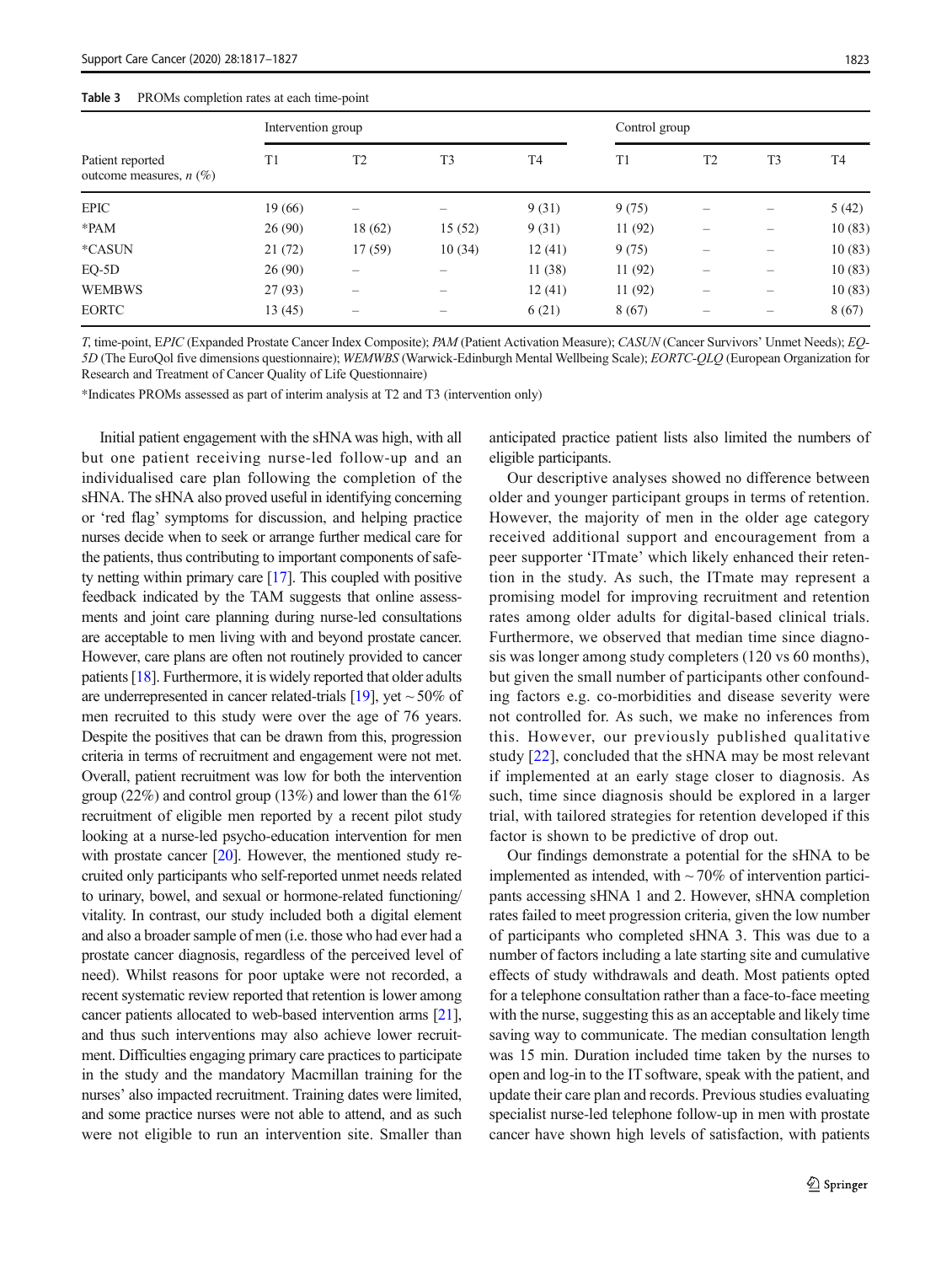<span id="page-7-0"></span>

|                                                                   | Intervention group                                   |                                  |                             | Control group              |                            |                              |
|-------------------------------------------------------------------|------------------------------------------------------|----------------------------------|-----------------------------|----------------------------|----------------------------|------------------------------|
|                                                                   | Pre-median (IQR)                                     | Post-median (IQR)                | Median change (IQR)         | Pre-median (IQR)           | Post-median (IQR)          | Median Change (IQR)          |
| EPIC (0-100) Higher score<br>represents improvement               | $N = 6$                                              |                                  |                             | $N=3$                      |                            |                              |
| Urinary summary                                                   | 89.25<br>(82.00, 93.08)                              | $(80.59 - 88.92)$<br>87.89       | $(-6.91, 2.08)$<br>$-2.08$  | $(84.04 - 98.63)$<br>97.25 | 97.92 (71.88, 97.92)       | $(-13.54, -0.71)$<br>$-2.08$ |
| Bowel summary                                                     | $(82.14 - 92.86)$<br>87.50                           | $(82.14 - 92.86)$<br>86.11       | $(-3.57, 3.57)$<br>0.00     | $(93.17, -94.64)$<br>94.64 | 100.00 (82.14, 100.00)     | $(-11.029, 5.36)$<br>5.36    |
| Hormonal summary                                                  | $87.05$<br>(72.72–93.18)                             | $(84.09 - 100.00)$<br>87.50      | $(-2.27, 15.91)$<br>$-1.14$ | $(72.72 - 95.45)$<br>90.91 | 70.45 (70.45, 79.55)       | $(-15.91, 6.82)$<br>$-2.27$  |
| Sexual summary                                                    | $9.62$<br>(7.69-19.85)                               | $(11.54 - 23.08)$<br>17.31       | 3.85 (0.18, 11.54)          | 11.10 (10.36, 17.74)       | (4.8, 20.10)<br>9.60       | $(-5.56, 3.10)$<br>$-0.02$   |
| PAM (0-100) Higher score<br>represents improvement                | $N=8$                                                |                                  |                             | ${\cal N}=10$              |                            |                              |
| Score                                                             | (54.40, 75.00)<br>$\mathcal{S}^9$                    | 58 (52.25, 73.75)                | $(-15.65, 7.70)$<br>2.95    | 55.6 (55.60-63.10)         | 59.35 (53.20, 67.80)       | $(-2.20, 4.70)$<br>0.00      |
| Level $(1-4)$                                                     | $3.5$<br>$(2.50, 4.00)$                              | (2.50, 4.00)                     | $(-1.00, 0.50)$<br>0.00     | $(3.00 - 3.00)$            | $(2.00 - 3.00)$            | $(-0.50, 0.00)$<br>0.00      |
| CASUN Lower score represent                                       | $N=8$                                                |                                  |                             | $N=8$                      |                            |                              |
| Existential survivorship (0-14)<br>improvement                    | $3.00$<br>$(0.00, 6.00)$                             | $(0.5 - 5.00)$<br>$\frac{15}{2}$ | $(-2.50, 1.00)$<br>0.00     | $(0.00 - 1.00)$<br>0.50    | $(0.00 - 8.50)$<br>4.50    | (0.00, 8.50)<br>2.50         |
| Comprehensive cancer care (0-6)                                   | $1.00$<br>$(0.00-4.00)$                              | $(2.50 - 5.00)$<br>4.00          | (0.00, 3.50)<br>2.00        | $(0.50 - 4.50)$<br>1.00    | $(1.00 - 5.00)$<br>4.50    | $(-0.50, 3.00)$<br>0.5       |
| Information $(0-3)$                                               | $1.00$<br>$(0.00-2.00)$                              | $(0.50 - 2.00)$<br>$1.00\,$      | $(-1.50 - 1.50)$<br>0.00    | $(0.00 - 1.00)$<br>0.00    | $(0.00 - 2.00)$<br>1.00    | (0.00, 1.00)<br>0.00         |
| Quality of life (0-2)                                             | $\begin{array}{c} 0.00 \\ (0.00 - 1.50) \end{array}$ | $(0.00 - 2.00)$<br>1.50          | $(0.00 - 1.00)$<br>0.00     | 0.00(0.00, 0.50)           | $(0.00 - 1.00)$<br>0.50    | $(-0.50, 1.00)$<br>0.00      |
| Relationship (0-3)                                                | $(0.00 - 1.50)$<br>0.50                              | $(0.00 - 2.50)$<br>0.50          | $(0.00 - 1.00)$<br>0.00     | 0.00(0.00, 0.50)           | $(0.00 - 1.50)$<br>1.00    | (0.00, 1.50)<br>0.50         |
| represents improvement<br>EQ-5D-5L Higher score                   | $N\!=\!10$                                           |                                  |                             | $N = 10$                   |                            |                              |
| VAS (0-100)                                                       | $(50.00 - 80.00)$<br>68.00                           | $(50.00 - 85.00)$<br>60.00       | $(-7.00, 5.00)$<br>0.00     | 74.50 (60.00, 90.00)       | $(75.00 - 90.00)$<br>83.00 | 2.50 (0.00, 30.00)           |
| Utility index                                                     | (0.73, 0.86)<br>$0.80\,$                             | $(0.75 - 0.86)$<br>$0.81\,$      | $(-0.06, 0.14)$<br>0.03     | 0.84(0.74, 0.85)           | $(0.73 - 1.00)$<br>0.79    | (0.00, 0.00)<br>0.00         |
| WEMBWS (14-70) Higher score<br>represents improvement             | $N = 11$                                             |                                  |                             | $N = 10$                   |                            |                              |
|                                                                   | $(45.50 - 60.50)$<br>50.00                           | $(49.00 - 57.00)$<br>55.00       | $(-8.00, 10.00)$<br>$-1.00$ | 52.50 (43.00, 57.00)       | $(45.00 - 55.00)$<br>52.00 | $(-12.00, 6.00)$<br>2.50     |
| EORTC scores are not presented due to high levels of missing data |                                                      |                                  |                             |                            |                            |                              |

 $\underline{\textcircled{\tiny 2}}$  Springer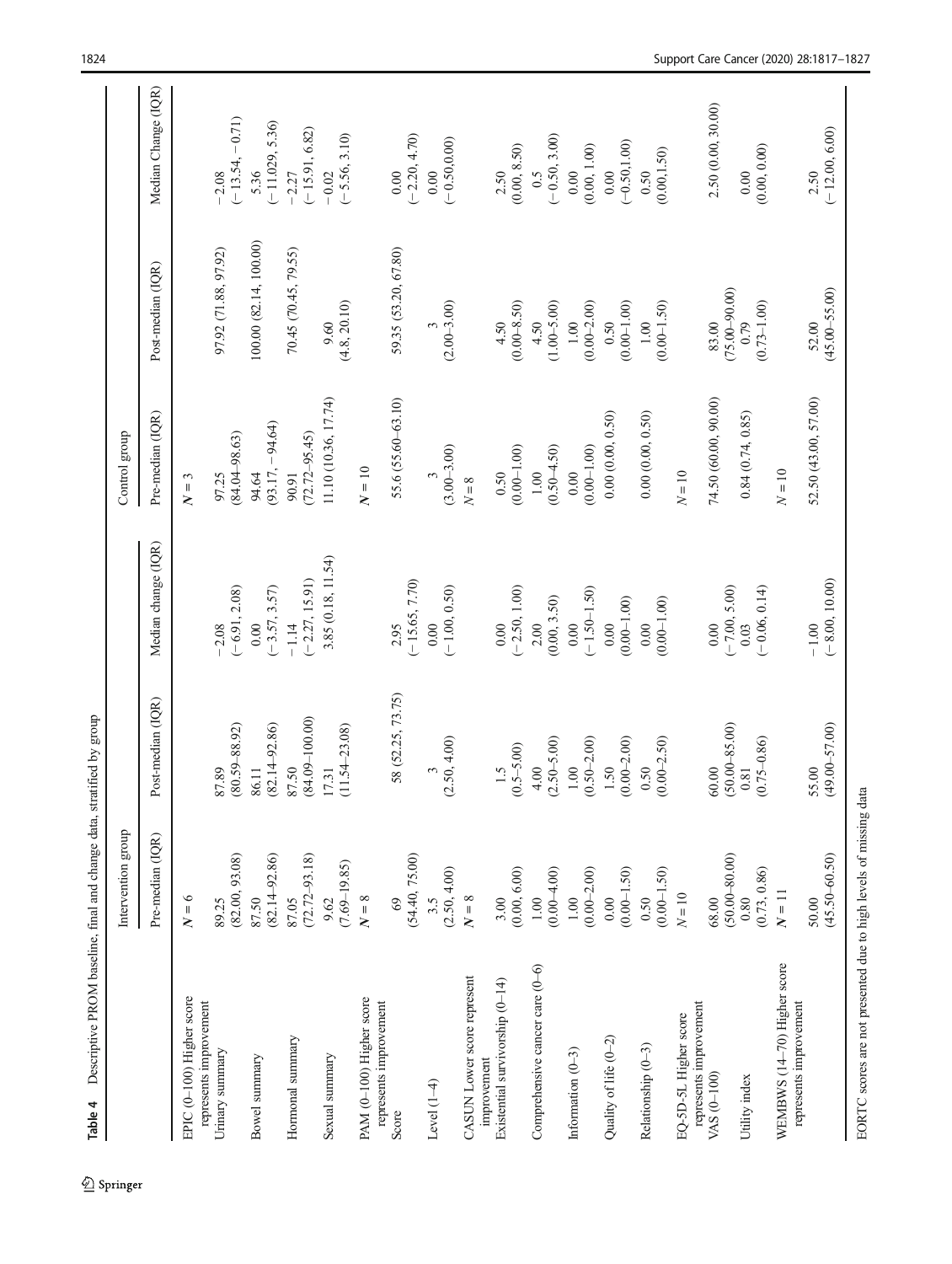#### <span id="page-8-0"></span>Table 5 Patient acceptability of the technology

|                                                                                  | Strongly<br>disagree | Very much<br>disagree | Disagree | Not sure | Agree | Very much<br>agree | Strongly<br>agree |
|----------------------------------------------------------------------------------|----------------------|-----------------------|----------|----------|-------|--------------------|-------------------|
| Usefulness $(n)$                                                                 |                      |                       |          |          |       |                    |                   |
| I would expect CHAT-P to help me improve my care                                 | $\Omega$             | $\Omega$              | $\theta$ | 3        |       |                    | $\Omega$          |
| I would expect CHAT-P to be useful to the doctors<br>and nurses that care for me |                      | 0                     | $\theta$ |          | 10    | $\Omega$           | $\Omega$          |
| I would expect CHAT-P to be useful in consultations                              | $\Omega$             | 0                     | $\theta$ |          | 9     | 0                  | 0                 |
| I expect using CHAT-P would help me to understand my condition                   | $\mathbf{0}$         | $\Omega$              |          |          | 8     |                    | $\theta$          |
| I expect CHAT-P to help me look after myself                                     |                      | 0                     | $\Omega$ | 4        | 5     |                    | 0                 |
| Overall I expect CHAT-P to be of benefit to me                                   |                      | 0                     | $\theta$ |          | 8     | 2                  | 0                 |
| Ease of use $(n)$                                                                |                      |                       |          |          |       |                    |                   |
| I found it easy to log on to CHAT-P                                              |                      |                       |          |          |       |                    | $\Omega$          |
| I found it easy to re-set my password when required                              |                      |                       |          | $\Omega$ | 4     | 0                  |                   |
| I found the screen format clear                                                  |                      |                       | $\Omega$ | 0        | 9     |                    |                   |
| I was able to identify what needed to be filled in quite easily                  |                      |                       | $\Omega$ |          | 6     |                    |                   |
| I found it straight forward to interact with CHAT-P                              |                      |                       |          |          | 5     | 3                  |                   |
| I think the presentation of CHAT-P is good and has<br>a clear outline            | $\theta$             | 0                     |          | 2        | 6     |                    | $\theta$          |
| I found the links to further information useful                                  |                      |                       | 0        | 3        | 5.    |                    | $\theta$          |
| Overall the system is easy to use                                                |                      | $\theta$              | $\theta$ | 3        | 6     |                    | $\Omega$          |

finding the service both informative and useful [\[23](#page-10-0)]. Given the increasing role of primary care in cancer care follow-up, it is encouraging to see that telephone consultation remains a favourable way of contact; as when coupled with novel digital health technology as in our study, this has the potential to improve intervention accessibility and reach [[24](#page-10-0)].

Practice nurses made seven patient referrals to other services. Whilst it is unclear from the findings if these referrals were above and beyond that of routine care, it does indicate a need for this type of follow-up. The vast majority of needs identified by patients through the sHNA were managed by the practice nurse, highlighting the ability of this professional group to deal with the broader concerns of men with prostate cancer and coordinate their care. Interventions using nurse navigators have previously been shown to improve patient experience and reduce problems in care for patients with breast, colorectal, and lung cancer [\[25\]](#page-10-0). Using the sHNA outcomes and patient clinical information, nurses were able to determine any problems requiring further management, and refer patients quickly and directly to a specialist nurse. Whilst this achieved coordination of care, integration in terms of a shared approach to patient management did not take place. The major limiting factor to the integration of care was a lack of integration between the IT platform that held the sHNA output and the NHS Trust clinical data management system. This necessitated a manual process for alerting specialist clinicians to study patients with forthcoming clinic appointments and required clinicians to register and login to a website outside of their clinical portal. As a result, and knowing practice nurses would be likely to make contact if required, clinicians failed to access the system.

Emotional concern was the most common domain accessed in the sHNA, suggesting that men seek greater support with emotional concerns. It is well evidenced that depression in men with prostate cancer is a significant and complex issue [[26\]](#page-10-0); however, whilst this study was not powered to detect changes in outcomes, pre-and-post WEMWBS scores did not denote a change of improvement for the intervention. This suggests that sHNA and joint care-planning may not be enough to support the emotional needs of men with prostate cancer, but may help to identify men requiring emotional support.

The sHNA was perceived as useful by patients, with nurses' indicating a willingness to implement it routinely. However, these findings should be interpreted with caution given the low patient numbers for the adjusted TAM. Acceptability of the study protocol was low when considering the high level of missing data within the PROMs. Reasons for missing data are not known, but may be indicative of the high volume of PROMs and resulting questionnaire fatigue. Further work is required to ensure questionnaires are suitable and acceptable to patients. This could include undertaking cognitive interviews with patients to ensure acceptability of the questionnaires [\[27](#page-10-0)], allowing for adaptions to be made where indicated, as well as user testing to ensure acceptability of the digital format they are presented in.

## Limitations

The biggest limitation of this study was its inability to engage general practices of sufficient size and lower than expected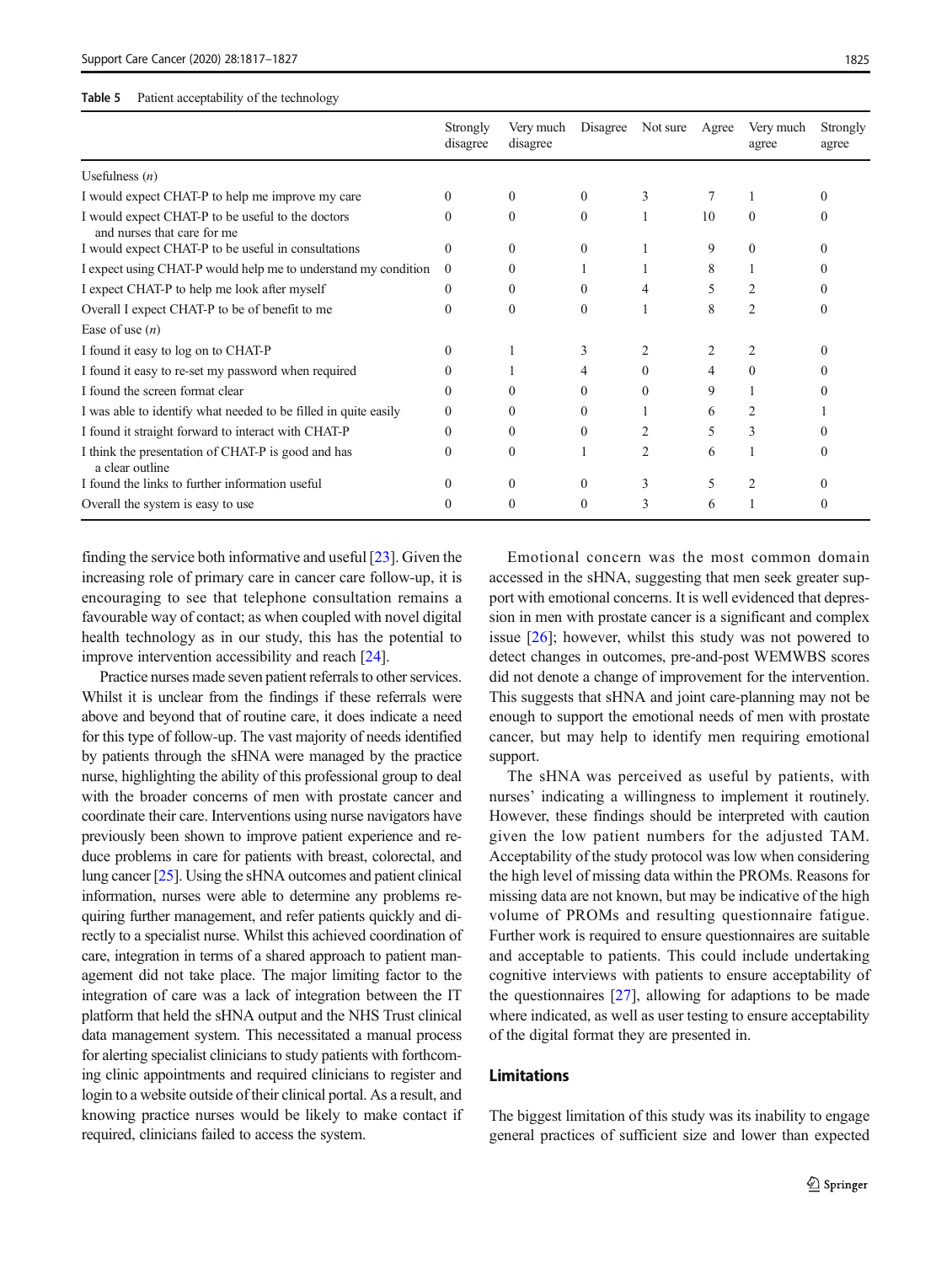<span id="page-9-0"></span>rates of recruitment. This likely impacted on the way in which the intervention was implemented as the sHNA was designed to help practice nurses embed cancer follow-up in the pathway of prostate cancer. Practice nurses are in a unique situation given their knowledge of the patient and their family to provide this additional follow-up support. However, research nurses were unable to replicate this patient relationship in practices that were not their own, likely impacting on recruitment rates and potentially patient experience. Furthermore, the extent to which the sHNA can be viewed as beneficial (e.g. contributing to early specialist referrals) beyond that of usual care is limited due to a lack of data collected from the comparative group. Finally, attrition rates were higher than expected, and poor completion of PROMs meant that limited efficacy testing of the intervention to impact on important factors associated with patient quality of life was not possible. As the study did not meet progression criteria in terms of recruitment, retention, or completion of outcome assessments, we felt it inappropriate to undertake a power calculation to determine a future study sample size. Instead, this study will be used to refine our implementation strategy, with the refined study design requiring further piloting prior to being tested in a fully powered RCT.

The current Quality Outcomes Framework (QOF) (performance management and payment of GPs in England) incentivises primary care to establish a cancer register and conduct a cancer care review within 6 months of diagnosis [\[23\]](#page-10-0). However, there remains an unstandardized approach to cancer follow-up. A lack of remuneration, rather than a lack of interest, may explain the encountered difficulties with engaging practices in the study, along with concerns recorded anecdotally regarding the time required to implement the intervention.

## Conclusion

In conclusion, although the findings from this feasibility study failed to meet the progression criteria for undertaking a randomised controlled trial in the current context of primary care, the sHNA was acceptable to patients and showed promise in facilitating focused and timely patient consultations, identifying 'red flag'symptoms, and assisting with coordinated referrals to more specialist care. Furthermore, practice nurses were open to implementing the sHNA into their routine practice, but there may be a need for practices to be financially incentivised to take on this activity. The findings of this study underline known challenges to implementing digital technology to facilitate care integration across healthcare services. Whilst our study showed promise for improving care coordination, full integration did not occur as intended, and further work is required to overcome barriers related to IT system integration. However, with growing numbers of survivors, the landscape of cancer is changing  $[28]$  $[28]$ , and primary care

and specialist care communication is essential to ensuring the long-term and optimal management of these patients. With some small refinements to the sHNA together with IT systems in place that can support integration across primary and secondary care, there is clear potential for this system to facilitate holistic integrated care.

Acknowledgements The authors would like to acknowledge the help and support of Chameleon Information Management Services (CIMS) for the building of sHNA, as well as the IT Services at our participating specialist site for supporting the sHNA on their server. We would also like to show our appreciation to Prof Sam H Ahmedzai, Prof Theodoros N Arvanitis, Prof Prashant Patel, and Dr. Nisar Ahmed for their invaluable contributions to the early development of the study intervention and protocol. Finally, we would like to thank the healthcare professionals from the participating general practices and specialist care centre, our peer supporter, and the patients who participated in the study.

#### Compliance with ethical standards

This study was approved by the East Midlands - Nottingham 2 Research Ethics Committee (REC reference: 15/EM/0534). Written consent to participate was obtained from all participants.

Conflict of interest This paper presents independent research funded by the National Institute for Health Research (NIHR) under its Research for Patient Benefit (RfPB) Programme (Grant Reference Number PB-PG - 0214-33092). The views expressed are those of the author(s) and not necessarily those of the NHS, the NIHR or the Department of Health. The funder was not involved with the design of the study, data collection, analysis, interpretation of data, or in the writing of the manuscript. The authors declare no other conflicts of interests.

Open Access This article is distributed under the terms of the Creative Commons Attribution 4.0 International License (http:// creativecommons.org/licenses/by/4.0/), which permits unrestricted use, distribution, and reproduction in any medium, provided you give appropriate credit to the original author(s) and the source, provide a link to the Creative Commons license, and indicate if changes were made.

## References

- 1. Cancer Research UK Cancer incidence for common cancers: Ten most common cancers in males (2015). [https://www.](https://www.cancerresearchuk.org/health-professional/cancer-statistics/incidence/common-cancers-compared#heading-One) [cancerresearchuk.org/health-professional/cancer-statistics/](https://www.cancerresearchuk.org/health-professional/cancer-statistics/incidence/common-cancers-compared#heading-One) [incidence/common-cancers-compared#heading-One.](https://www.cancerresearchuk.org/health-professional/cancer-statistics/incidence/common-cancers-compared#heading-One) Accessed 20 Jan 2019
- 2. Watson E, Shinkins B, Frith E, Neal D, Hamdy F, Walter F, Weller D, Wilkinson C, Faithfull S, Wolstenholme J (2016) Symptoms, unmet needs, psychological well-being and health status in survivors of prostate cancer: implications for redesigning follow-up. BJU Int 117(6B):E10–E19
- 3. Hansen DG, Larsen PV, Holm LV, Rottmann N, Bergholdt SH, Søndergaard J (2013) Association between unmet needs and quality of life of cancer patients: a population-based study. Acta Oncol 52(2):391–399
- 4. Mazza D, Mitchell G (2017) Cancer, ageing, multimorbidity and primary care. Eur J Cancer Care 26(3):e12717
- 5. NICE National Institute for Health and Care Excellence (2014) Prostate cancer: diagnosis and management. Clinical guideline [CG175]. Accessed 11 February 2019